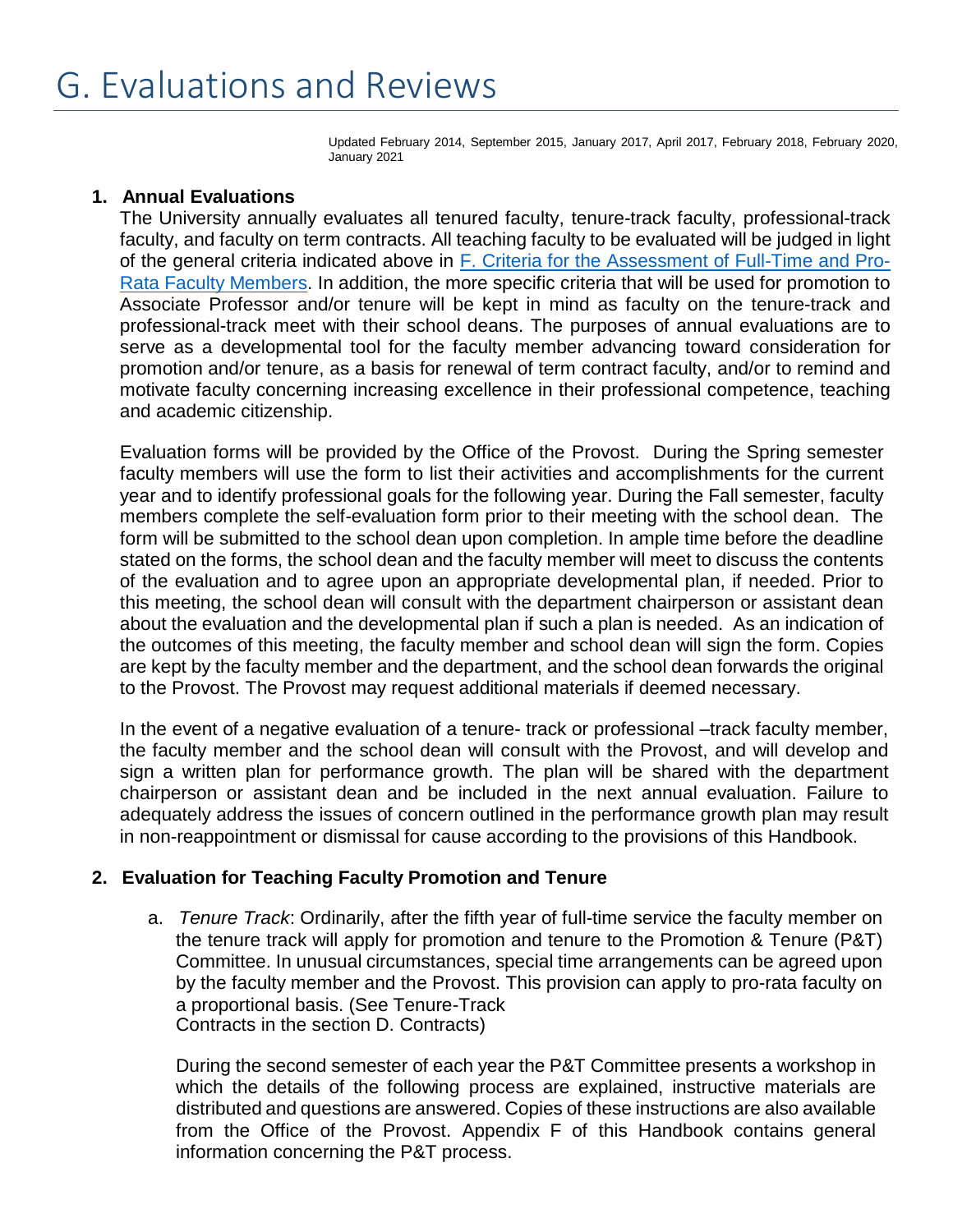The decision to award or withhold tenure is an extremely important decision for both the candidate and the University. In order to be awarded tenure, the faculty member must have the terminal degree. She/he must have completed at least five years of University teaching at the time of applying for consideration. A minimum of three years must have been served at Mount St. Joseph University prior to the granting of tenure. The candidate must have reached the level of a distinguished teacher, scholar, and academic citizen, having exemplified excellence in fulfilling the criteria for all three categories. (See F. Criteria for the Assessment of Full-Time and Pro-Rata Faculty Members)

The candidate bears the obligation of establishing and documenting worthiness for promotion and tenure. Because the material submitted to the P&T Committee is central to making that determination, the packet should contain significant materials organized according to the direction of the P&T Committee.

It is the responsibility of the candidate to compile the required data, request letters of recommendation from the appropriate sources, and submit the completed packet to the P&T Committee on or before the established deadline. That deadline is ordinarily around September 15.

The Provost serves as an *ex-officio*, non-voting member of the P&T Committee. The role of the Provost on the P&T Committee is primarily to listen carefully to the discussion that takes place, and participate in the discussion as necessary. The Provost is not present for the vote taken by the committee.

The P&T Committee will make a recommendation based on their vote directly to the President, and also share that recommendation with the Provost who will make his/her own recommendation to the President. The recommendation of the Provost will take into consideration the recommendation and discussion of the P&T Committee, the portfolio presented to the P&T Committee, the personnel records on file in the Office of the Provost, and the interests of the institution. In determining his/her recommendation, the Provost may request a meeting with the candidate, the P&T Committee, and others who have knowledge of the candidate, e.g. school dean, department or committee chairpersons. If information considered by the Provost to be relevant to his/her decision is not referred to in the P&T portfolio, it will be discussed with the candidate before the Provost makes his/her recommendation.

If the Provost intends to make a recommendation that is different than the recommendation of the P&T Committee, the Provost will meet with the committee prior to formalizing the recommendation and discuss this intention with them. The Provost will then make his/her formal recommendation to the

President and discuss it with him/her. The focus of the discussion with the President will be on the reasons for the Provost's recommendation, not the deliberations of the P&T Committee. The President will have the option of meeting with the P&T Committee, with or without the Provost's presence, to discuss further the committee's recommendation.

The President will make the final decision on whether or not tenure and promotion will be awarded and communicate this decision to the Board of Trustees.

If tenure is granted, the faculty member's contract for the forthcoming year will reflect the commitment to continuous employment by both the faculty member and the University.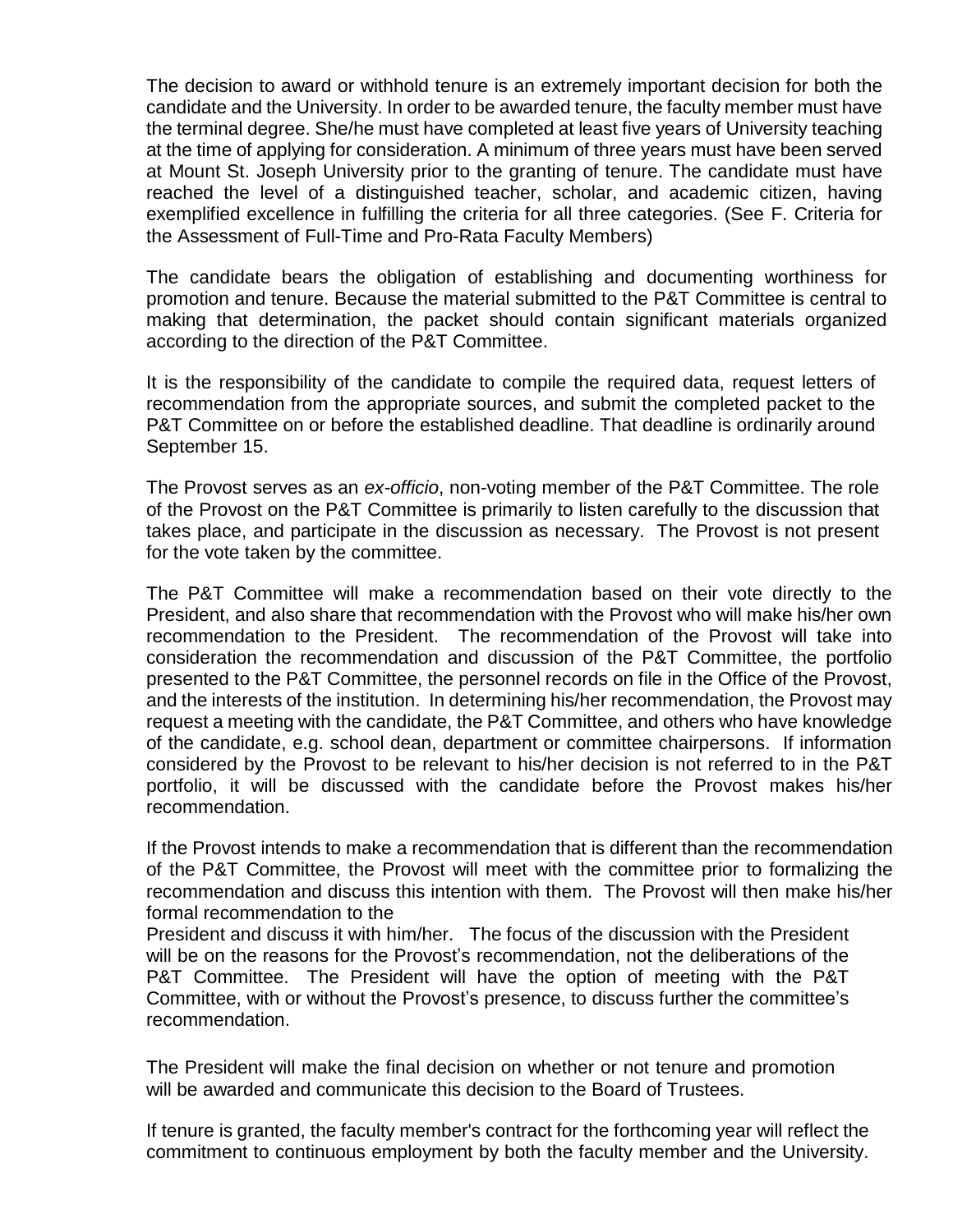Tenure resides in the academic department of the faculty member at the time tenure is awarded. It is not transferable to another department.

If tenure is not granted because of less than satisfactory performance, a one- year term contract will be issued and the services of the faculty member will terminate with the conclusion of the contracted year.

After notification of the decision, the original packet, lacking the letters of recommendation, will be returned to the faculty member. In the case of a negative decision, the packet will be photocopied prior to its being returned, thus providing a permanent record for the University.

b. *Professional Track* – Promotion Only: Faculty seeking promotion from Instructor to Assistant Professor will prepare a brief portfolio stating how they meet the criteria for Assistant Professor. This portfolio is reviewed by the Dean of that school and a recommendation is made to the Provost. There is no penalty to the faculty member if the promotion is not obtained.

Faculty seeking promotion from Assistant to Associate Professor will prepare portfolios for review by the University's Promotion and Tenure Committee. Professional Track faculty will meet the same standards for professional competence and citizenship as Tenure Track faculty but modifications will be made for professional scholarship. Please see [Appendix](https://mymount.msj.edu/ICS/icsfs/C-Faculty_Scholarship.pdf?target=bd8706d5-5c8c-4bd4-af3b-4a3a2d1582ab) C: Faculty [Scholarship.](https://mymount.msj.edu/ICS/icsfs/C-Faculty_Scholarship.pdf?target=bd8706d5-5c8c-4bd4-af3b-4a3a2d1582ab) Professional faculty need to submit only one external letter of evaluation of scholarship. There are no penalties if promotion to Associate rank is not obtained. Professional Track faculty are not required to apply for promotion to associate status. They are not eligible for tenure.

- 1. **First and Second Year Reviews** the first year and second reviews will be conducted by the Dean of Business or Health Sciences for re- appointment to a one year contract. The Dean will review the faculty's professional development, citizenship and scholarship with the professional faculty member according to the regular evaluation schedule and will make recommendations, in writing, to the faculty member regarding strengths and areas to improve. Non-reappointment recommendations will be made by the Dean to the Provost and communicated to the first year professional faculty member.
- 2. **Third Year Review** the third year review will be conducted by the Dean who will review the faculty's professional development, citizenship and scholarship with the professional faculty member according to the regular evaluation schedule and will make recommendations, in writing, to the faculty member regarding strengths and areas to improve. Non- reappointment recommendations will be made by the Dean to the Provost and communicated to the professional faculty member. After a positive 3<sup>rd</sup> year evaluation, the professional faculty member is eligible for 3 year contracts.
- 3. **Forth Year and Beyond** professional faculty will receive annual evaluations according to the University evaluation process. The Dean will make a recommendation to the Provost before the faculty is reissued subsequent 3 year contracts.

# **3. Pre-Tenure Review**

# **a. Process**

The pre-tenure review will ordinarily take place for tenure-track faculty members during the third year of their employment at the University. The time frame will be adjusted for those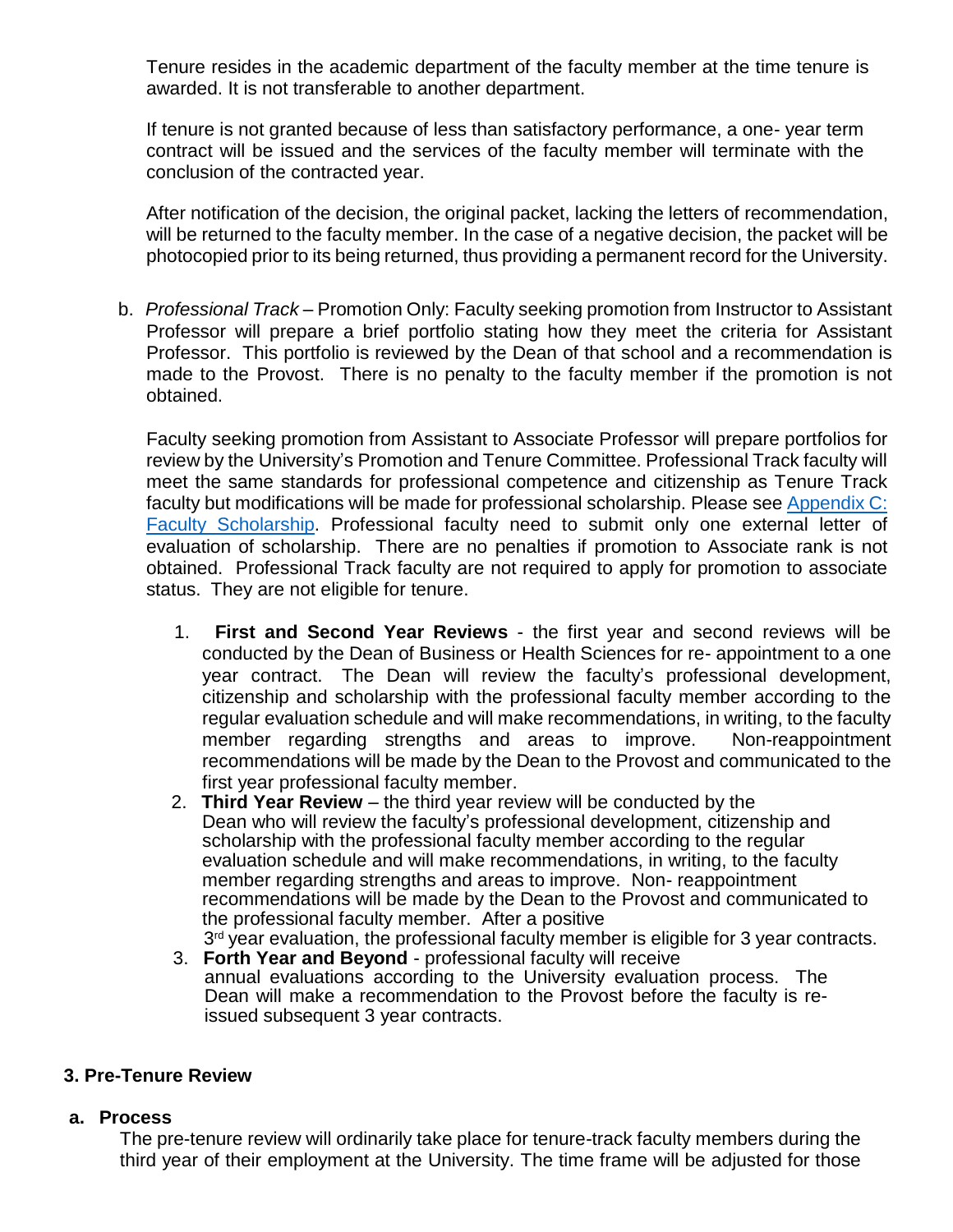using experience at other institutions as part of the normal six years preceding the tenure decision.

During the fall semester of the year of review, the faculty member will ask one of the appointed peer teaching evaluators to conduct a teaching evaluation. The peer evaluator will observe the faculty member teach and also review his or her philosophy, course materials and syllabi. The peer evaluator will write an evaluation based on the same criteria used for a tenure evaluation (available through the P&T Committee). This is sent directly to the Pre-Tenure Committee by January 15.

By January 15 of the review year, the faculty member will submit the following to the Pre-Tenure Review Committee:

- $\circ$  an updated curriculum vitae
- $\circ$  a brief statement of the faculty member's approach to teaching, citizenship and scholarship
- $\circ$  school dean's (or department chairperson's) annual evaluations to date
- $\circ$  summary of student ratings (numerical summary and selected narrative comments)
- o peer teaching evaluations
- $\circ$  one outside evaluation of the faculty member's scholarship by an evaluator of the faculty member's own choosing (optional)
- **b.** The Pre-Tenure Review Committee will produce a written review of the submitted materials, identifying strengths and weaknesses in the areas of teaching, citizenship and scholarship. The committee will send this written report, along with the peer evaluation of teaching, to the faculty member before meeting with him or her. After the faculty member and committee members have met, the committee will produce a summary of the review which the candidate will submit as part of the packet for promotion and tenure. The summary will allow room for a response by the faculty member. One copy of the summary of the committee review, along with the faculty member's response (should there be one), will be forwarded to the Provost and be kept on file until the faculty member is considered for tenure. Copies will be forwarded to the department chairperson or assistant dean and the school dean. The faculty member will retain one copy of the summary (and response,

should there be one). The faculty member will retain the peer teaching evaluation, which he or she may choose to include in the tenure packet.

# **c. Pre-Tenure Review Committee's Connection with P&T Committee**

To ensure continuity with the work of the Promotion & Tenure (P&T) Committee, there will be two annual meetings between the Pre-Tenure Review Committee and P&T both convened by the chair of the P&T Committee. The first meeting will occur in September so that P&T can share expectations about tenure-level packets and details of the decision-making process. The second meeting will occur in January after P&T members have made their recommendations about promotion and tenure; this session will be a "debriefing" opportunity where P&T, without violating confidentiality, can discuss in general terms issues they confronted in making recent decisions. The goal of both these meetings is to aid the Pre-Tenure Review Committee in making more helpful suggestions to faculty members on their way to the tenure decision.

# **d. Pool of Peer Teaching Evaluators**

This group of faculty members will serve as evaluators for the pre-tenure review and for promotion and tenure packets. (A faculty member applying for tenure chooses one evaluator from this pool and another of his or her own choice.) This group of evaluators will have the status of a standing committee. Department chairpersons will identify faculty members they believe are effective teachers and also have the potential to become effective evaluators of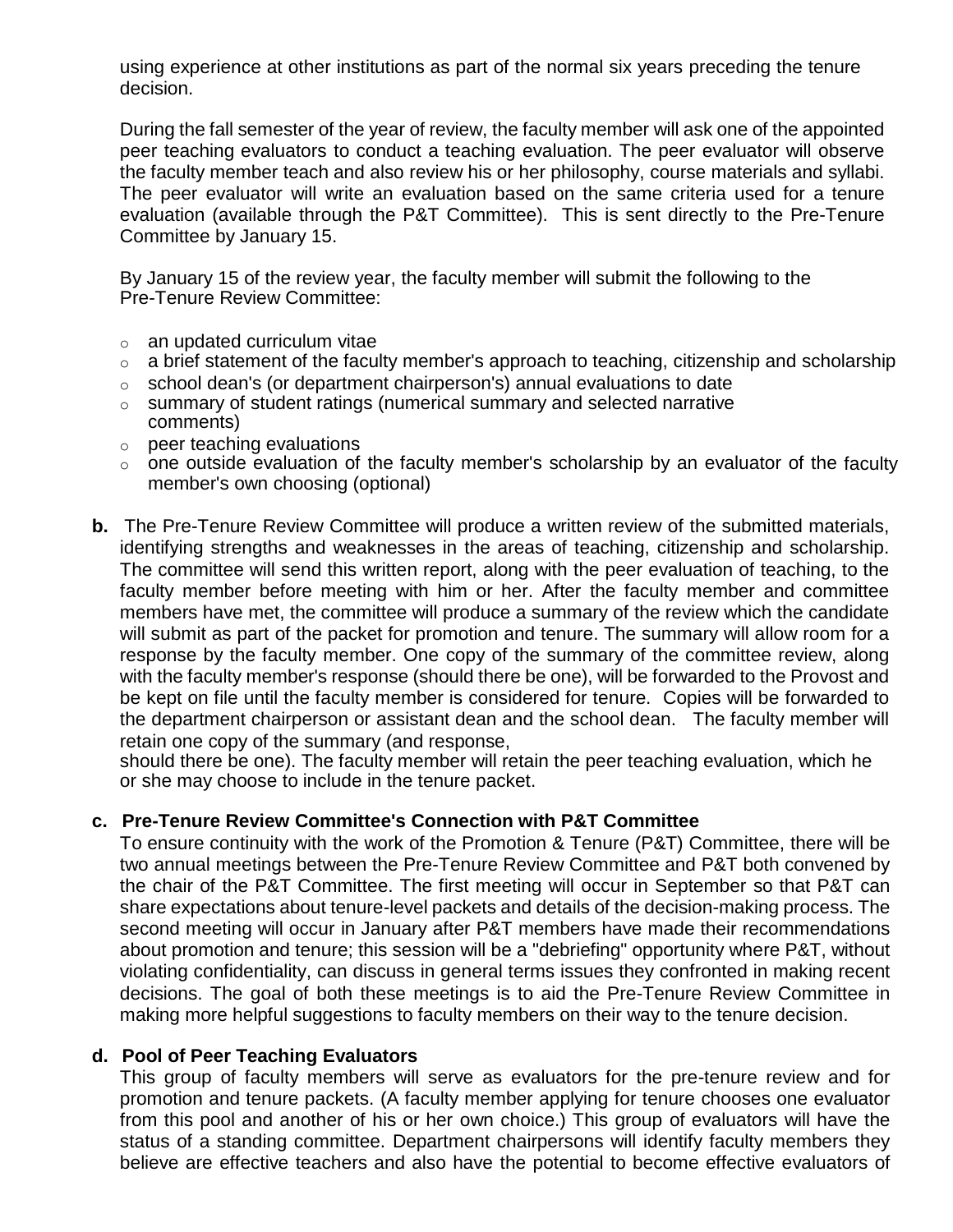teaching. Nominees must have tenure or be professors or associate professors on rolling contract. After asking the faculty member's permission to nominate him or her, the chairperson will forward names to

ECFA. From among the nominees, ECFA will identify a group of 10 faculty members to serve as peer teaching evaluators. The group will be appointed by the Provost.

Early in the academic year these evaluators will meet to discuss criteria of effective teaching and to be trained in effective evaluation of teaching. Peer evaluators may evaluate no more than two faculty members during any semester, whether for pre- tenure review or for promotion packets.

#### **4. Post-Tenure Review**

A post-tenure review will occur in the spring semester of every fifth year after the faculty member has been awarded tenure. If a faculty member receives promotion to full professor, the schedule for post-tenure review will be reset to occur every fifth year after promotion. The post-tenure review is part of the overall ongoing evaluation of a faculty member's performance.

The primary goals of the review are:

- a. To assure the continued quality and viability of the University as an institution of higher learning.
- b. To enhance the faculty member's development and to encourage the faculty member to take advantage of available institutional resources for continued development.

Post-tenure review will consist of a meeting with the faculty member, the school dean and the Provost, to discuss past progress relative to the areas of professional competence, academic citizenship, and scholarly and creative activity consistent with being a tenured faculty member, and plans for future achievement. During the five-year cycle, a faculty member is expected to show activity in all three areas, although he or she need not have emphasized all three equally. The standard of appraisal will be whether the faculty member discharges duties associated with his or her position conscientiously and effectively, not whether he or she meets the current standards for award of tenure, as those might have changed since the initial granting of tenure.

Post-tenure review is initiated when the Office of the Provost schedules a meeting with the faculty member and school dean during the relevant spring semester. Several weeks prior to the meeting, the faculty member will share an updated curriculum vitae with the Provost's Office and school dean. The previous five years of the faculty member's annual evaluations will also be reviewed.

Subsequent to the meeting, the Provost will provide a brief written summary of the meeting, indicating whether or not the outcome is satisfactory. This decision is the sole judgement of the Provost. In acknowledgment of a satisfactory post-tenure review, the faculty member will have access to professional development funds, as approved by the Provost, beyond the normal limit in the year following the review. No additional funds will be available in the case of an unsatisfactory review.

# **5. Evaluation of School Deans**

A school dean is evaluated annually by the regular faculty members of his or her school. The process for this evaluation will be communicated by the Provost to whom the completed and confidential evaluations will be forwarded. The Provost will subsequently discuss with the dean a summary of the faculty evaluations and/or comments.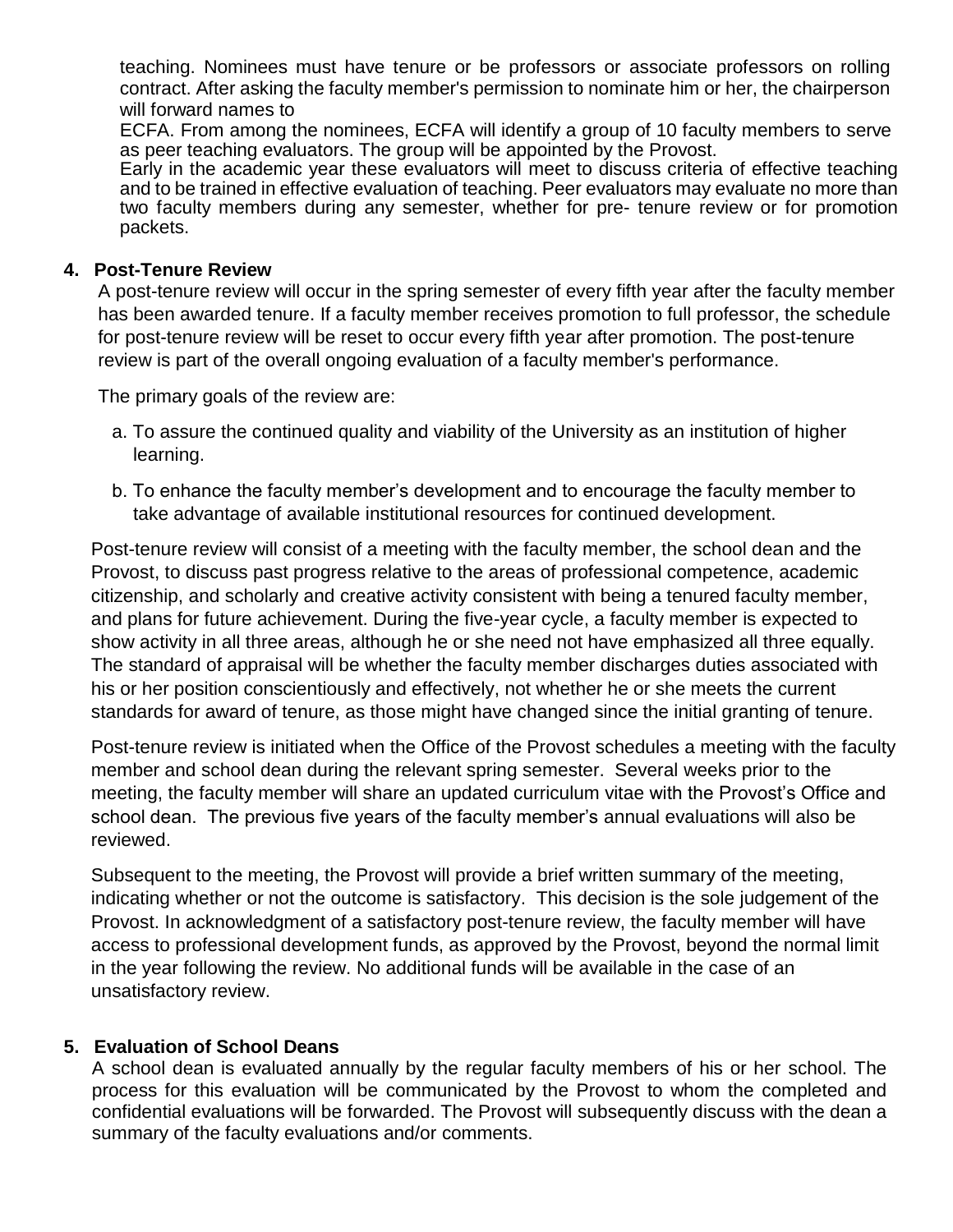In the third year of a dean's appointment, if he or she is eligible for reappointment, the Provost will invite all regular faculty members within the school to submit a confidential letter of evaluation and a recommendation concerning the reappointment.

# **6. Evaluation of Department Chairs**

A department chairperson is evaluated annually by the regular faculty members of his or her department. The process for this evaluation will be communicated by the school dean to whom the completed and confidential evaluations will be forwarded. The school dean will subsequently discuss with the chairperson a summary of the faculty evaluations and/or comments.

In the third year of a chairperson's appointment, if he or she is eligible for reappointment, the school dean will invite all regular faculty members within the department to submit a confidential letter of evaluation and a recommendation concerning the reappointment which will considered by the school dean and the Provost.

# **7. Evaluation of Librarian Faculty**

All Librarian Faculty participate in the performance management program developed for University staff which includes an annual evaluation by the Director of Library Services in consultation with the Provost.

# a. **Promotion from Librarian I to Librarian II**

After one year of service as Librarian I, a librarian must be able to demonstrate the competencies required for the rank of Librarian II. The mandatory area for emphasis for Librarian II is Professional Competence. The case is strengthened by participation in citizenship activities and by active scholarship.

Competencies required for the rank of Librarian II are as described above in General Criteria for Librarian Faculty - Service and Professional Competence. In order to demonstrate competencies for Librarian II a candidate will have successfully completed his/her first year as demonstrated by the University's performance management program. The program must demonstrate that the candidate has achieved competence in the areas specified (See "General Criteria for Librarian Faculty" in C. Faculty Rank and Credentials), has become an integral part of the library staff, and is likely to continue activities vital to further promotion. The Performance Management Review will be the major tool used to determine such competencies. Should the competencies not be demonstrated, the ordinary recommendation would be for termination consistent with the employee's at-will status.

# b. **Promotion to Librarian II to Librarian III**

In order to gain promotion from Librarian II to Librarian III, a candidate must first meet with the Director of Library Services to determine whether or not his/her credentials merit consideration. If approval is given, the candidate should submit a packet to the Director of Library Services. The packet should consist of a thorough narrative self-evaluation and include copies of relevant supporting materials. Evaluation and judgment shall be based on the librarian's demonstrated excellence in service and professional competence, scholarship, and academic citizenship. Applicant should demonstrate continuing professional growth and maturity in Professional Competence, Service, and Academic Citizenship, and his/her Scholarship should make meaningful contributions to the literature. Based on evaluation of the packet, the Director of Library Services makes a recommendation to the Provost who make the final decision.